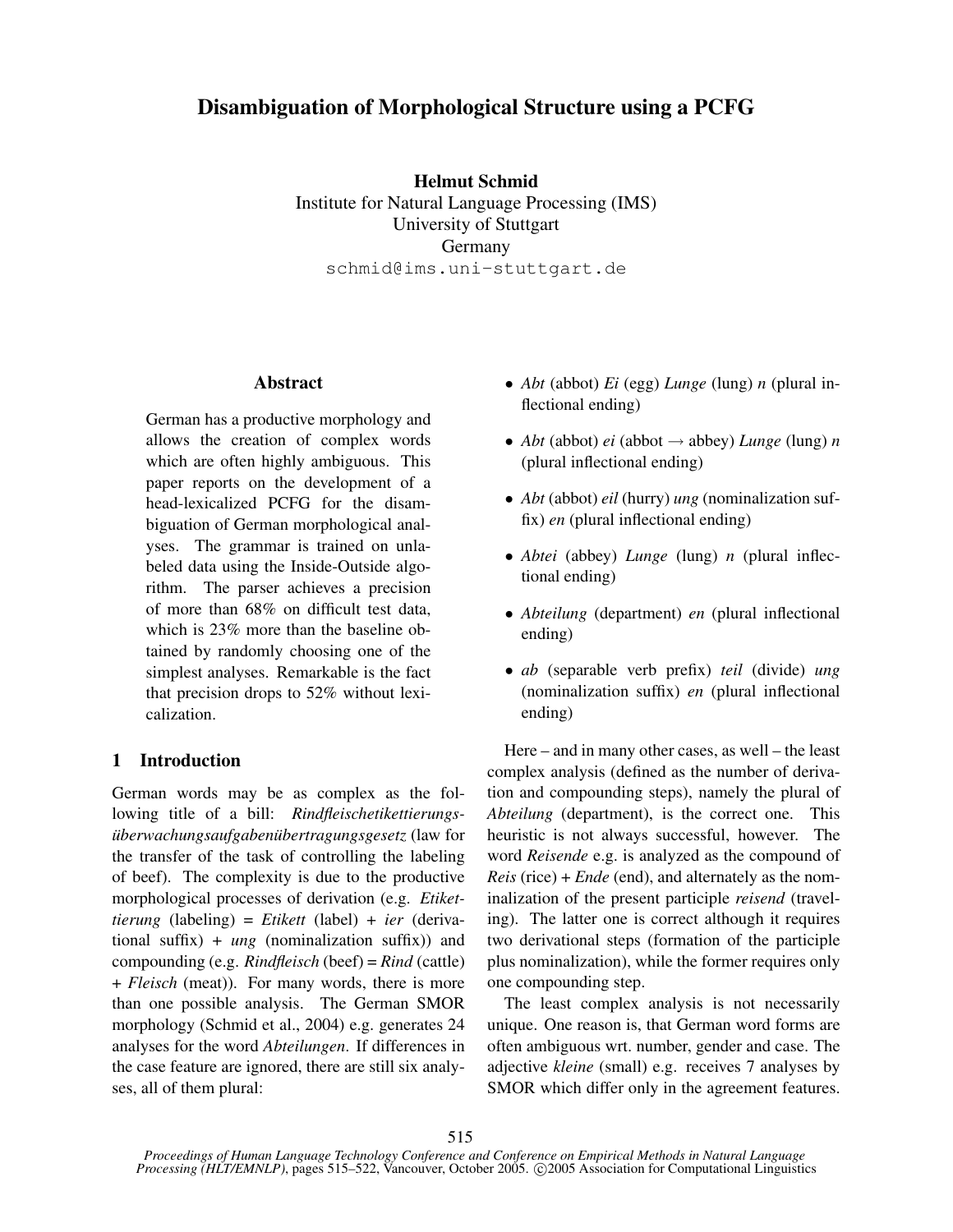Another reason is that word forms are ambiguous wrt. the part of speech. The word *gerecht* e.g. is either an adjective (fair) or the past participle of the verb *rechen* (to rake). Similarly, the word *gerade* is either an adjective (straight) or an adverb (just). These ambiguities can be resolved based on the context e.g. with a part-of-speech tagger.

Other types of ambiguities are not disambiguated by the syntactic context because the morphosyntactic features are invariant. Compounds with three elements like *Sonderpreisliste*, for instance, are systematically ambiguous between a left-branching (list of special prices) and a right-branching structure (special price-list), but unambiguous regarding their part of speech and agreement features. Some word forms like *Schmerzfreiheit* (absence of pain) can either be analyzed as derivations (schmerzfrei-heit – "painless-ness") or as compounds (Schmerz-freiheit – "pain freedom"). Again, there is no difference in the morphosyntactic features. A further source of ambiguity are the stems: Consider the word *Mittelzuweisung* (allocation of resources). The compounding stem *mittel* could either originate from the adjective *mittel* (average) or from the noun *Mittel* (means). All these ambiguities are not resolvable by the syntactic context because their syntactic properties are identical. However, most of these words have a preferred reading. *Nah verkehrs zug* (commuter train) e.g. is likely to have a left-branching structure, whereas the correct analysis of *Computer bild schirm* (computer monitor) is right-branching.

Considering these features of German morphology, the following disambiguation strategy for morphological ambiguities is proposed: Frequent words should be manually disambiguated and the correct analysis/analyses should be explicitly stored in the lexicon. Ambiguities involving different morphosyntactic features should be resolved by a tagger or parser. The elimination of the remaining ambiguities, namely ambiguities of rare words which are not reflected by the morphosyntactic features, requires a different method. A general strategy is to generate the set of possible analyses, to rank them according to some criterion and to return the best analysis (or analyses). One very simple ranking criterion is the complexity of the analysis e.g. measured by the number of derivational and compounding steps. We will use this criterion as a baseline to which we compare our method.

Given an FST-based morphological analyzer and a training corpus consisting of manually disambiguated analyses, it is also possible to estimate transition probabilities for the finite state transducer and to disambiguate by choosing the most probable path through the transducer network for a given word. A drawback of this approach is the limitation of the type of analyses that finite state transducers can generate. A finite state transducer maps a regular language, the set of word forms, to another regular language, the set of analyses. Therefore it is not able to produce structured analyses as shown in figure 1 (for arbitrary depths). It also fails to represent non-local dependencies, like the one between *Vertrag* (contract) and *Lösung* (solution) in the second analysis of figure 1.



Figure 1: Two morphological analyses of the German word *Mietvertragsauflösung* (leasing contract cancellation); the first one is correct.

Given the limitations of weighted finite-state transducers, we propose to use a more powerful formalism, namely head-lexicalized probabilistic context-free grammars (Carroll and Rooth, 1998; Charniak, 1997) to rank the analyses. Context-free grammars have, of course, no difficulties to generate the analyses shown in figure 1. By assigning probabilities to the grammar rules, we obtain a probabilistic context-free grammar (PCFG) which allows the parser to distinguish between frequent and rare morphological constructions. Nouns e.g. are much more likely to be compounds than verbs. In headlexicalized PCFGs (HL-PCFGs), the probability of a rule also depends on the lexical head of the constituent. HL-PCFGs are therefore able to learn that nouns headed by *Problem* (problem) are more likely to be compounds (e.g. *Schulprobleme* (school problems)) than nouns headed by *Samstag* (Saturday). Moreover, HL-PCFGs represent lexical dependen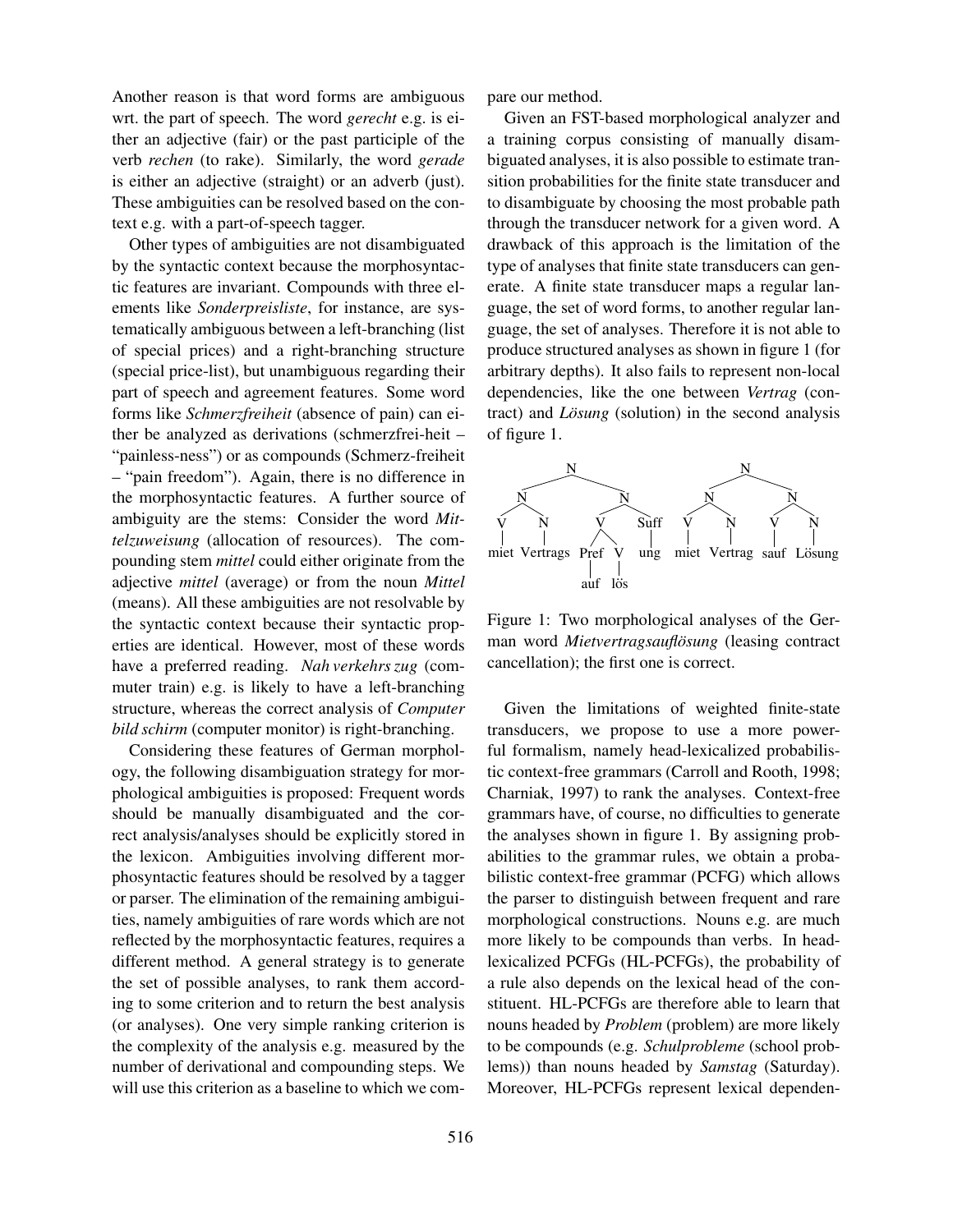cies like that between *Vertrag* and *Lösung* in figure 1.



Figure 2: Morpheme lattice

In this paper, we present a HL-PCFG-based disambiguator for German. Using the SMOR morphological analyzer, the input words are first split into morpheme sequences and then analyzed with a HL-PCFG parser. Due to ambiguities, the parser's input is actually a lattice rather than a sequence (see the example in figure 2).

The rest of the paper is organized as follows: In section 2, we briefly review head-lexicalized PCFGs. Section 3 summarizes some important features of SMOR. The development of the grammar will be described in section 4. Section 5 explains the training strategy, and section 6 reports on the annotation of the test data. Section 7 presents the results of an evaluation, section 8 comments on related work, and section 9 summarizes the main points of the paper. Finally, section 10 gives an outlook on future work.

#### 2 Head-Lexicalized PCFGs

A *head-lexicalized parse tree* is a parse tree in which each constituent is labeled with its category and its *lexical head*. The lexical head of a terminal symbol is the symbol itself and the lexical head of a nonterminal symbol is the lexical head of its (unique) head child.

In a head-lexicalized PCFG (HL-PCFG) (Carroll and Rooth, 1998; Charniak, 1997), one symbol on the right-hand side of each rule is marked as the head. A HL-PCFG assumes that (i) the probability of a rule depends on the category and the lexical head of the expanded constituent and (ii) that the lexical head of a non-head node depends on its own category, and the category and the lexical head of the parent node. The probability of a head-lexicalized parse tree is therefore:

$$
p_{start}(cat(root)) p_{start}(head(root)|cat(root)) *
$$
  

$$
\prod_{n \in N} p_{rule}(rule(n)|cat(n),head(n)) *
$$
  

$$
\prod_{n \in A} p_{head}(head(n)|cat(n),pcat(n),pred(n))
$$

where

root is the root node of the parse tree  $cat(n)$  is the syntactic category of node n  $head(n)$  is the lexical head of node n  $rule(n)$  is the grammar rule which expands node n  $pcat(n)$  is the syntactic category of the parent of n  $phead(n)$  is the lexical head of the parent of n

HL-PCFGs have a large number of parameters which need to estimated from training data. In order to avoid sparse data problems, the parameters usually have to be smoothed. HL-PCFGs can either be trained on labeled data (supervised training) or on unlabeled data (unsupervised training) using the Inside-Outside algorithm, an instance of the EM algorithm. Training on labeled data usually gives better results, but it requires a treebank which is expensive to create. In our experiments, we used unsupervised training with the LoPar parser which is available at http://www.ims.unistuttgart.de/projekte/gramotron/SOFTWARE/LoParen.html.

### 3 SMOR

SMOR (Schmid et al., 2004) is a German FSTbased morphological analyzer which covers inflection, compounding, and prefix as well as suffix derivation. It builds on earlier work reported in (Schiller, 1996) and (Schmid et al., 2001).

SMOR uses features to represent derivation constraints. German derivational suffixes select their base in terms of part of speech, the stem type (derivation or compounding stem)<sup>1</sup>, the origin (native, classical, foreign), and the structure (simplex, compound, prefix derivation, suffix derivation) of the stem which they combine with. This information is encoded with features. The German derivation suffix *lich* e.g. combines with a simplex derivation stem of a native noun to form an adjective. The feature constraints of *lich* are therefore (1) part of speech = NN (2) stem type = deriv (3) origin = native and  $(4)$  structure = simplex.

<sup>&</sup>lt;sup>1</sup>Suffixes which combine with compounding stems historically evolved from compounding constructions.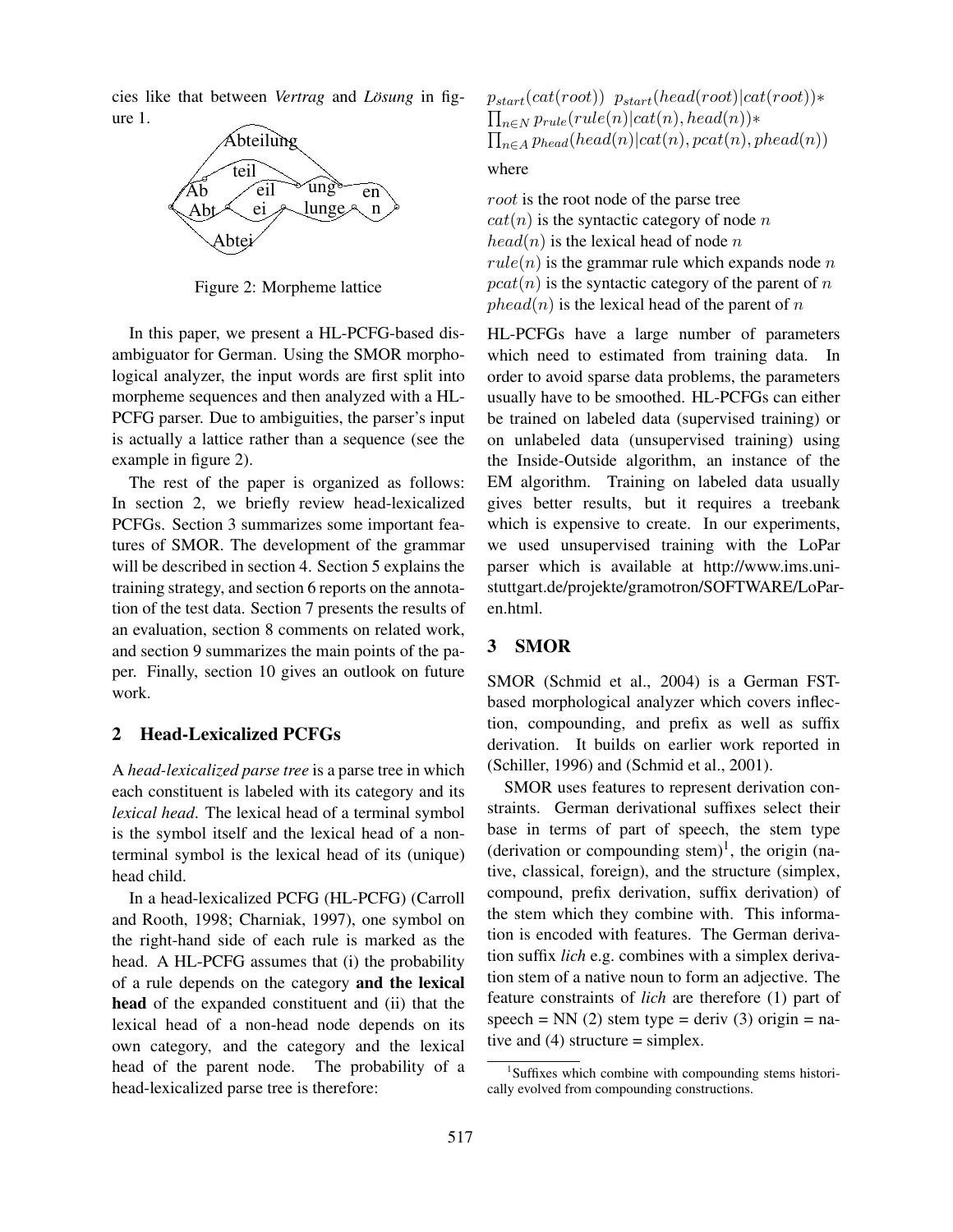## 4 The Grammar

The grammar used by the morphological disambiguator has a small set of rather general categories for prefixes (P), suffixes (S), uninflected base stems (B), uninflected base suffixes (SB), inflectional endings (F) and other morphemes (W). There is only one rule for compounding and prefix and suffix derivation, respectively, and two rules for the stem and suffix inflection. Additional rules introduce the start symbol TOP and generate special word forms like hyphenated (*Thomas-Mann-Straße*) or truncated words (*Vor-*). Overall, the base grammar has 13 rules. Inflection is always attached low in order to avoid spurious ambiguities. The part of speech is encoded as a feature.

Like SMOR, the grammar encodes derivation constraints with features. Number, gender and case are not encoded. Ambiguities in the agreement features are therefore not reflected in the parses which the grammar generates. This allows us to abstract away from this type of ambiguity which cannot be resolved without contextual information. If some application requires agreement information, it has to be reinserted after disambiguation.

The feature grammar is compiled into a contextfree grammar with 1973 rules. In order to reduce the grammar size, the features for origin and complexity were not compiled out. Figure 3 shows a compounding rule (building a noun base stem from a noun compounding stem and a noun base stem), a suffix derivation rule (building an adjective base stem from a noun derivation stem and a derivation suffix), a prefix derivation rule (prefixing a verbal compounding stem) and two inflection rules (for the inflection of a noun and a nominal derivation suffix, respectively) from the resulting grammar. The quote symbol marks the head of a rule.

W.NN.base  $\rightarrow$  W.NN.compound W.NN.base' W.ADJ.base → W.NN.deriv S.NN.deriv.ADJ.base W.V.compound  $\rightarrow$  P.V W.V.compound' W.NN.base  $\rightarrow$  B.NN.base' F.NN  $S. ADJ.$ deriv.NN.base  $\rightarrow$  SB.ADJ.deriv.NN.base' F.NN

Figure 3: Some rules from the context-free grammar

The parser retrieves the categories of the mor-

phemes from a lexicon which also contains information about the standard form of a morpheme. The representation of the morphemes returned by the FST-based word splitter is close to the surface form. Only capitalization is taken over from the standard form. The adjective *ursächlich* (causal), for instance, is split into *Ursäch* and *lich*. The lexicon assigns to *Ursäch* the category *W.NN.deriv* and the standard form *Ursache* (cause).

#### 5 PCFG Training

PCFG training normally requires manually annotated training data. Because a treebank of German morphological analyses was not available, we decided to try unsupervised training using the Inside-Outside algorithm (Lari and Young, 1990). We worked with unlexicalized as well as headlexicalized PCFGs (Carroll and Rooth, 1998; Charniak, 1997). The lexicalized models used the standard form of the morphemes (see the previous section) as heads.

The word list from a German 300 million word newspaper corpus was used as training data. From the 3.2 million tokens in the word list, SMOR successfully analyzed 2.3 million tokens which were used in the experiment. Training was either typebased (with each word form having the same weight) or token-based (with weights proportional to the frequency). We experimented with uniform and nonuniform initial distributions. In the uniform model, each rule had an initial frequency of 1 from which the probabilities were estimated. In the non-uniform model, the frequency of two classes of rules was increased to 1000. The first class are the rules which expand the start symbol TOP to an adjective or adverb, leading to a preference of these word classes over other word classes, in particular verbs. The second class is formed by rules generating inflectional endings, which induces a preference for simpler analyses.

#### 6 Test Data

The test data was extracted from a corpus of the German newspaper *Die Zeit* which was not part of the training corpus. We prepared two different test corpora. The first test corpus (data1) consisted of 425 words extracted from a randomly selected part of the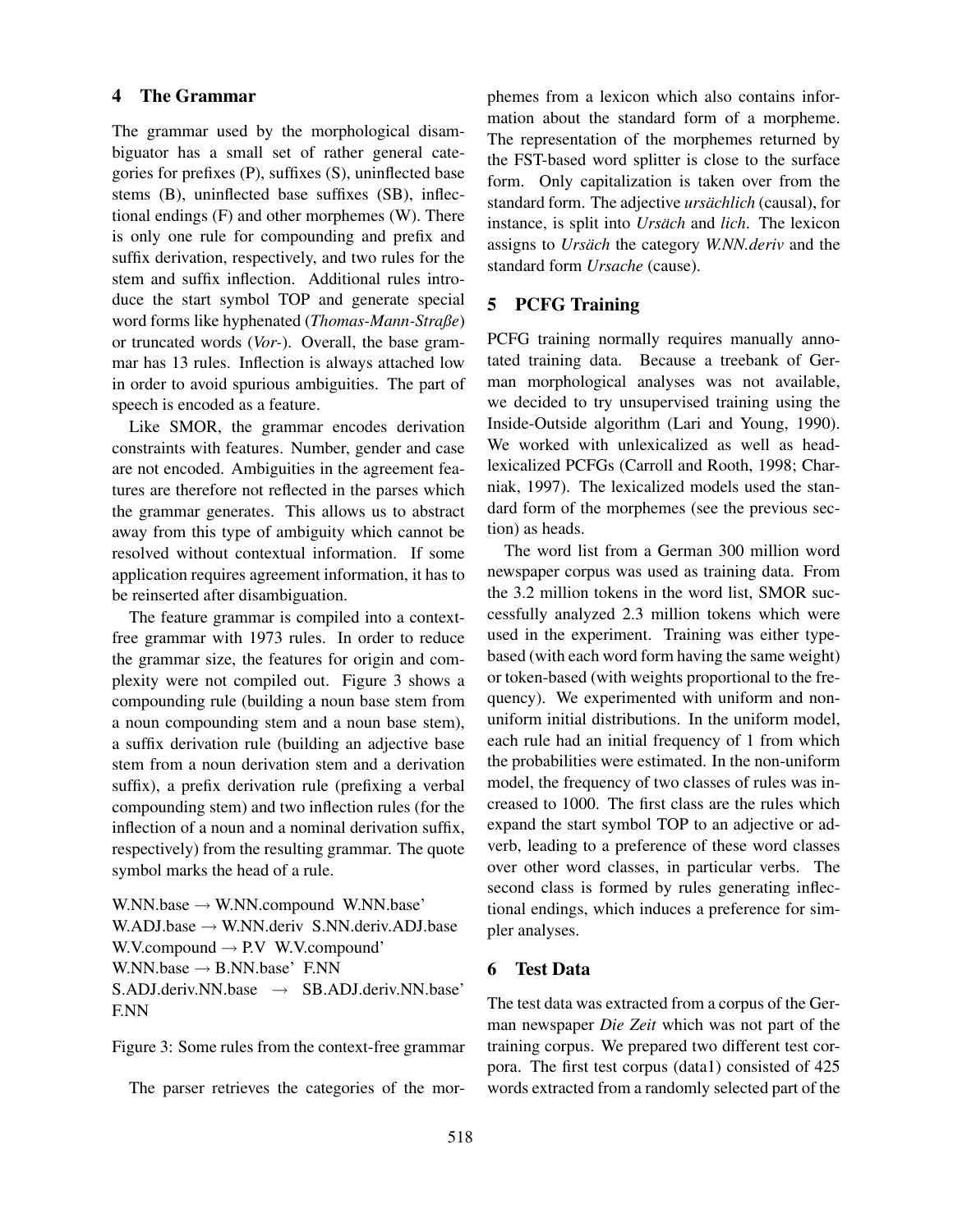corpus. We only extracted words with at least one letter which were ambiguous (ignoring ambiguities in number, gender and case) and either nouns, verbs or adjectives and not from the beginning of a sentence. Duplicates were retained. The words were parsed and manually disambiguated. We looked at the context of a word, where this was necessary for disambiguation. Words without a correct analysis were deleted.

In order to obtain more information on the types of ambiguity and their frequency, 200 words were manually classified wrt. the class of the ambiguity. The following results were obtained:

- 39 words (25%) were ambiguous between an adjective and a verb like *gerecht* - "just" (adjective) vs. past participle of *rechen* (to rake).
- 28 words (18%) were ambiguous between a noun and a proper name like *Mann* - "man" vs. *Thomas Mann*
- 19 words were ambiguous between an adjective and an adverb like *gerade* - "straight" vs. "just" (adverb)
- 14 words (9%) showed a complex ambiguity involving derivation and compounding like the word *überlieferung* (tradition) which is either a nominalization of the prefix verb *uberliefern ¨* (to bequeath) or a compound of the stems *über* (over) and *Lieferung* (delivery).
- 13 words (8%) were compounds which were ambiguous between a left-branching and a right-branching structure like *Welt rekord hohe ¨* (world record height)
- In 10 words  $(5\%)$ , there was an ambiguity between an adjective and a proper name or noun stem - as in *Höchstleistung* (maximum performance) where *hochst* can be derived from the proper name *Höchst* (a German city) or the superlative *höchst* (highest)
- 6 words (3%) showed a systematic ambiguity between an adjective and a noun caused by adding the suffix *er* to a city name, like *Moskauer* - "Moskau related" vs. "person from Moskau"

• Another 6 words were ambiguous between two different noun stems like *Halle* which is either singular form of *Halle* (hall) or the plural form of *Hall* (reverberation)

Overall 50% of the ambiguities involved a part-ofspeech ambiguity.

The second set of test data (data2) was designed to contain only infrequent words which were not ambiguous wrt. part of speech. It was extracted from the same newspaper corpus. Here, we excluded words which were (1) sentence-initial (in order to avoid problems with capitalized words) (2) not analyzed by SMOR (3) ambiguous wrt. part of speech (4) from closed word classes or (5) simplex words. Furthermore, we extracted only words with more than one simplest<sup>2</sup> analysis, in order to make the test data more challenging. The extracted words were sorted by frequency and a block of 1000 word forms was randomly selected from the lower frequency range. All of them had occurred 4 times. We focussed on rare words because frequent words are better disambiguated manually and stored in a table (see the discussion in the introduction).

The 1000 selected word forms were parsed and manually disambiguated. 193 problematic words were deleted from the evaluation set because either (1) no analysis was correct (e.g. *Elsevier*, which was not analyzed as a proper name) or (2) there was a true ambiguity (e.g. *Rottweiler* which is either a dog breed or a person from the city of Rottweil or (3) the lemma was not unique (*Drehtür* (revolving door) could be lemmatized to *Drehtur* or *Drehture* with no difference in meaning.) or (4) several analyses were equivalent. The disambiguation was often difficult. Even among the words retained in the test set, there were many that we were not fully sure about. An example is the compound *Natur eis bahn* ("natural ice rink") which we decided to analyze as *Natur-Eisbahn* (nature ice-rink) rather than *Natureis-Bahn* (nature-ice rink).

## 7 Results

The parser was trained using the Inside-Outside algorithm. By default, (a) the initialization of the rule

 $2$ The complexity of an analysis is measured by the number of derivation and compounding steps.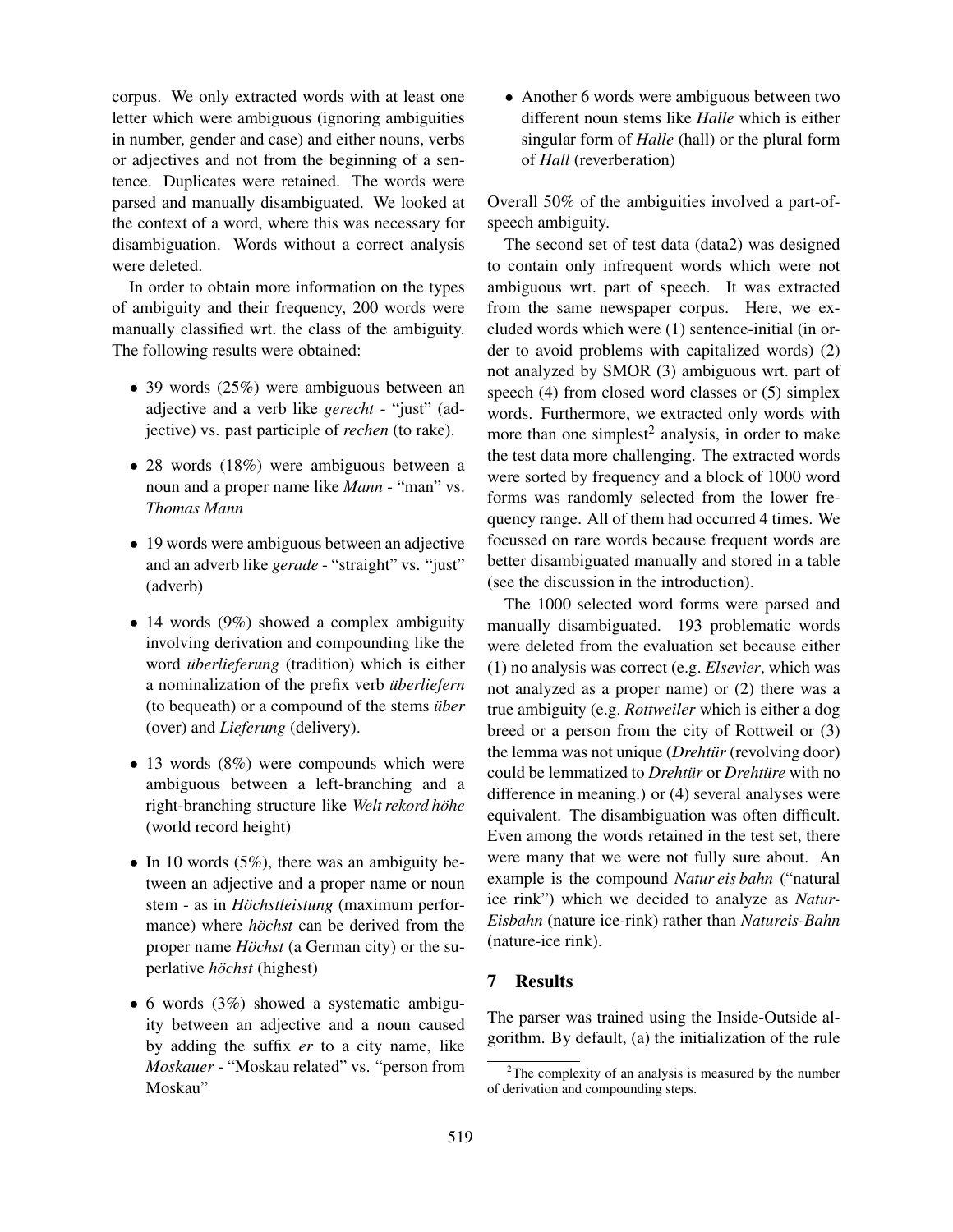probabilities was non-uniform as described in section 5, (b) training was based on tokens (i.e. the frequency of the training items was taken into account), and (c) all training iterations were lexicalized. Training was quite fast. One training iteration on 2.3 million word forms took about 10 minutes on a Pentium IV running at 3 GHz.

Figure 4 shows the exact match accuracy of the Viterbi parses depending on the number of training iterations, which ranges from 0 (the initial, untrained model) to 15. For comparison, a baseline result is shown which was obtained by selecting the set of simplest analyses and choosing one of them at random<sup>3</sup>. The baseline accuracy was 45.3%. The parsing accuracy of the default model jumps from a starting value of 41.8% for the untrained model (which is below the baseline) to 58.5% after a single training iteration. The peak performance is reached after 8 iterations with 65.4%. The average accuracy of the models obtained after 6-25 iterations is 65.1%.



Figure 4: Exact match accuracy on data2

Results obtained with type-based training, where each word receives the same weight ignoring its frequency, were virtually identical to those of the default model. If the parser training was started with a uniform initial model, however, the accuracy dropped by about 6 percentage points. Figure 4 also shows that the performance of an unlexicalized PCFG is about 13% lower.

We also experimented with a combination of unlexicalized and lexicalized training. Lexicalized models have a huge number of parameters. Therefore, there is a large number of locally optimal parameter settings to which the unsupervised training can be attracted. Purely lexicalized training is likely to get stuck in a local optimum which is close to the starting point. Unlexicalized models, on the other hand, have fewer parameters, a smaller number of local optima and a smoother search space. Unlexicalized training is therefore more likely to reach a globally (near-)optimal point and provides a better starting point for the lexicalized training.

Figure 5 shows that initial unlexicalized training indeed improves the accuracy of the parser. With one iteration of unlexicalized training (see "unlex 1" in figure 5), the accuracy increased by about 3%. The maximum of 68.4% was reached after 4 iterations of lexicalized training. The results obtained with 2 iterations of unlexicalized training were very similar. With 3 iterations, the performance dropped almost to the level of the default model. It seems that some of the general preferences learned during unlexicalized training are so strong after three iterations that they cannot be overruled anymore by the lexeme-specific preferences learned in the lexicalized training.



Figure 5: Results on data2 with 0 (default), 1, 2, or 3 iterations of unlexicalized training, followed by lexicalized training

In order to assess the parsing results qualitatively,

<sup>&</sup>lt;sup>3</sup>In fact, we counted a word with *n* simplest analyses as  $1/n$ correct instead of actually selecting one analysis at random, in order to avoid a dependency of the baseline result on the random number generation.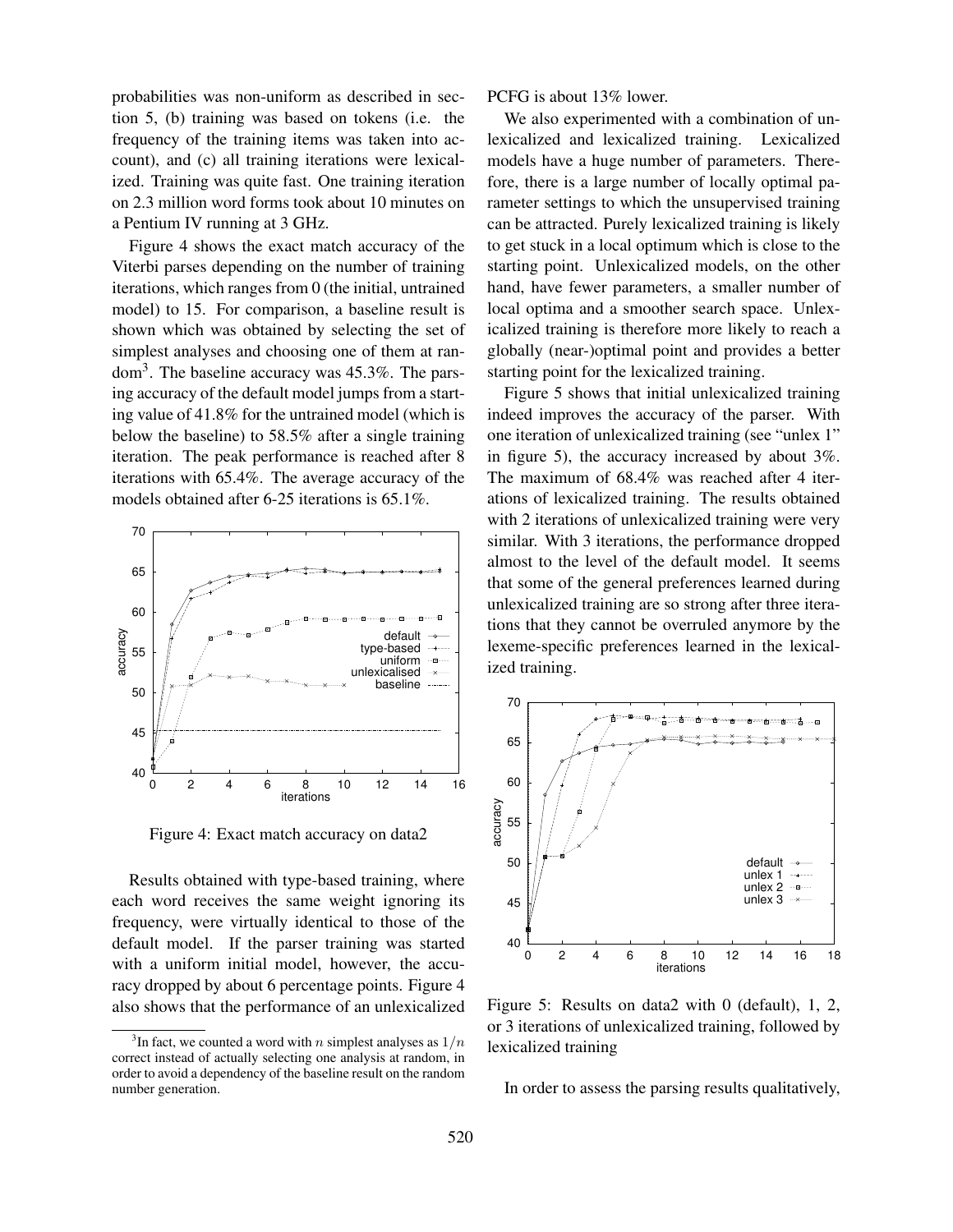100 parsing errors of version "unlex 2" were randomly selected and inspected. It turned out that the parser always preferred right-branching structures over left-branching structures in complex compounds with three or more elements, which resulted in 57 errors caused by left-branching structures. Grammars trained without the initial unlexicalized training showed no systematic preference for rightbranching structures. In the test data, left-branching structures were two times more frequent than rightbranching structures.

29 disambiguation errors resulted from selecting the wrong stem although the structure of the analysis was otherwise correct. In the word *Rechtskonstruktion* (legal construction), for instance, the first element *Rechts* was derived from the adjective *rechts* (right) rather than the noun *Recht* (law). Similarly, the adjective *quelloffen* (open-source) was derived from the verb *quellen* (to swell) rather than the noun *Quelle* (source).

Six errors involved a combination of compounding and suffix derivation (e.g. the word *Flugbegleiterin* (stewardess)). The parser preferred the analysis where the derivation is applied first (*Flug-Begleiterin* (flight attendant[female])), whereas in the gold standard analysis, the compound is formed first (*Flugbegleiter-in* (steward-ess).

In order to better understand the benefits of unlexicalized training, we also examined the differences between the best model obtained with one iteration of unlexicalized (unlex1), and the best model obtained without unlexicalized training (default).

30 cases involved left-branching vs. rightbranching compounds. The unlex1 model showed a higher preference for right-branching structures than the default model, but produced also left-branching structures (unlike the model unlex2). In 15 of the 30 cases, unlex1 correctly decided for a rightbranching structure; in 13 cases, unlex1 was wrong with proposing a right-branching structure. In two cases, unlex1 correctly predicted a left-branching structure and the default model predicted a rightbranching structure.

32 differences were caused by lexical ambiguities. In 24 cases, only one stem was ambiguous. 15 times unlex1 was right (e.g. *Moskaureise* - Moskow trip[sg] vs. Moskow rice[pl]) and nine times the default model was right (e.g. *Jodtabletten* - iodine pill vs. iodine tablet). In 8 cases, two morphemes were involved in the ambiguity. In all these cases, unlex1 generated the correct analysis (e.g. *Sportraum* - "sport room" vs. "Spor[name] dream").

Nine ambiguities involved the length of verb prefixes. Six times, unlex1 correctly decided for a longer prefix (e.g. *gegenüber-stehen* (to face) instead of *gegen-überstehen* (to "counter-survive").



Figure 6: Accuracy on data1 after 0, 1, or 2 iterations of unlexicalized training followed by lexicalized training

In another experiment, we tested the parser on the first test data set (data1) where simplex words, partof-speech ambiguities, frequent words and repeated occurrences were not removed. The baseline accuracy on this data was 43.75%. Figure 6 shows the results obtained with different numbers of unlexicalized training iterations analogous to figure 5. Strictly lexicalized training produced the best results, here. The maximal accuracy was 58.59% which was obtained after 7 iterations. In contrast to the experiments on data2, the accuracy decreased by more than 1.5% when the training was continued. As said in the introduction, we think that part-of-speech ambiguities are better resolved by a part-of-speech tagger and that frequent words can be disambiguated manually.

#### 8 Related Work

New methods are often first developed for English and later adapted to other languages. This might explain why morphological disambiguation has been